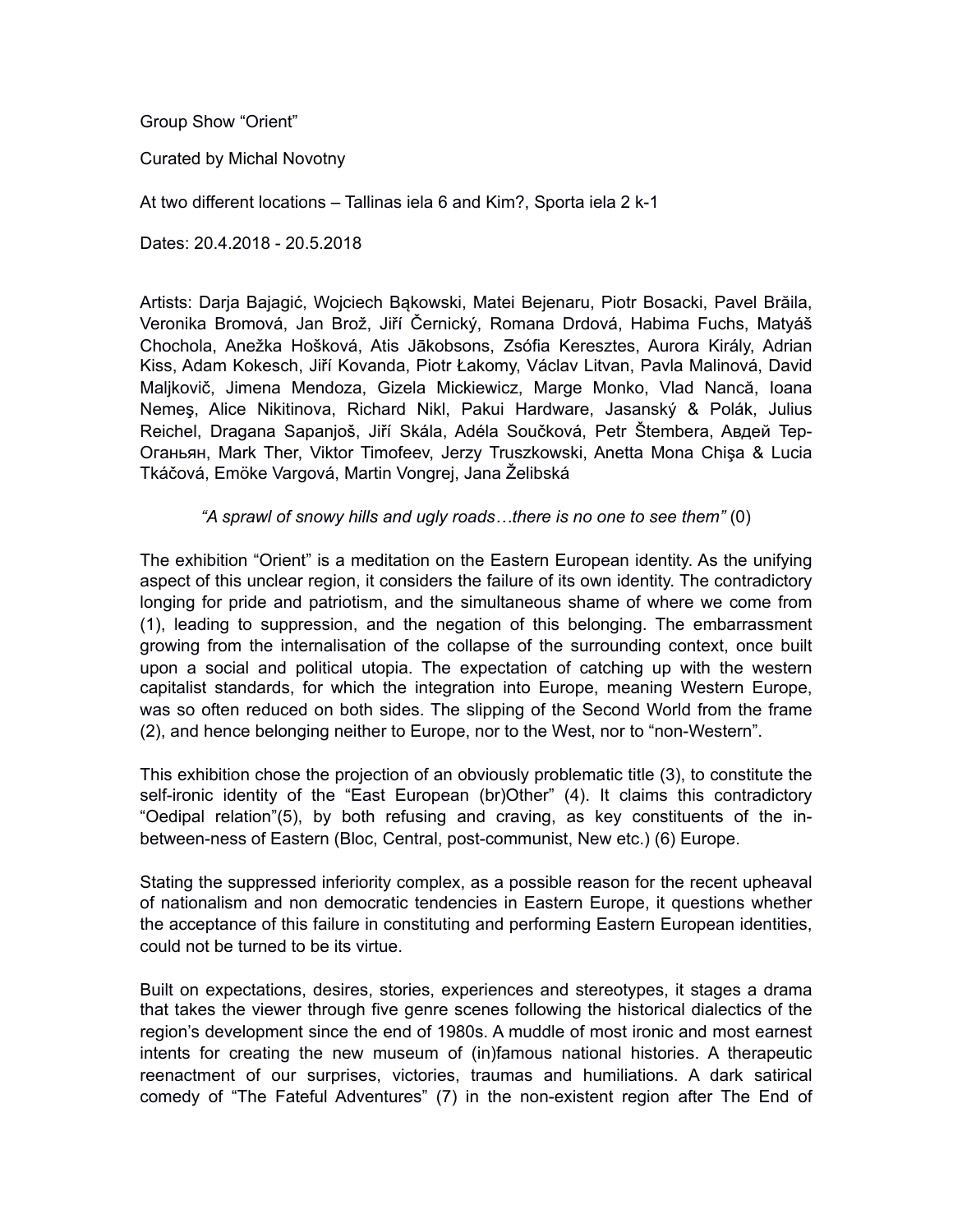History (8).

Despite the harsh irony (9), this exhibition believes it will help the "wayward children of Europe" (10) to finally grow and return to the European home once again, but also consider home as being more "celebratory" than "self-congratulatory" and more "fraternal" than "patronising". (11)

This exhibition is not a mapping, nor a survey, but a subjective journey seen from a point in space and time, and constructed with artists chosen not according to nationality or language (12) but via a relation. It doesn't aim for equality, but rather for inclusion.

0—In LUX: Laura McLean Ferris, New Artist Focus, Laura McLean Ferris on Deimantas Narkevičius: "The landscape of their country – a sprawl of snowy hills and ugly roads, paints a lonely picture, and suggests that there is no one to see them."

1—"Farewell, Poland, farewell, empty wasteland, forever covered in snow and ice (…) Barbaric people, arrogant and fickle, Braggarts, blabberers, having nothing but language, Who, day and night shut up in a heated room, Amuse themselves with a glass for every pleasure, Smore at the table and sleep on the ground." Philippe Desportes: Adieu à la Pologne, 1574, translated from French in Philippe Desportes's "Adieu à la Pologne" and Jan Kochanowski's "Gallo Crocitanti" by Rory Finnin in Comparative literature studies, Vol. 44, No.4, 2007.

2—Lucy Steeds in "How We Talk About East-European Art?" conference by tranzit.sk: "There was only one Eastern European artist included in *Les Magiciens de la Terre* (…) We're now gonna shift to Havana, to consider the 3rd Art Biennale of 1989, which as you can see here, was the subject of the first of the two volumes, under the "Making Art Global" title. And I can tell you right away that no Eastern European Artists were included, but if you look at the catalogue, no Western artists, as strictly, were represented either."

3—Edward Said in "Orientalism", compare to "Inventing Eastern Europe" by Larry Wolff: "As late as the eve of World War I, French scholarship still alternated between two seemingly similar terms, *l'Europe orientale* (Eastern Europe) and *l'Orient européen* (the European Orient). (…) The idea of Eastern Europe was entangled with evolving Orientalism, for while Philosophic Geography casually excluded Eastern Europe from Europe, implicitly shifting it into Asia, scientific cartography seemed to contradict such fanciful construction. (…) Such uncertainty encouraged the construction of Eastern Europe as a paradox of simultaneous inclusion and exclusion, Europe, but not Europe."

4—in The Third Text: Welcome to Slaka, Katarzyna Murawska-Muthesius writes that"the ideological construction of the racialised colonial Other and the 'undeservingly white' East European (br)Other in the dominant western discourses reveal too many points in common to be ignored."

5—unknowingly killing his father and marrying his mother, questions of who is who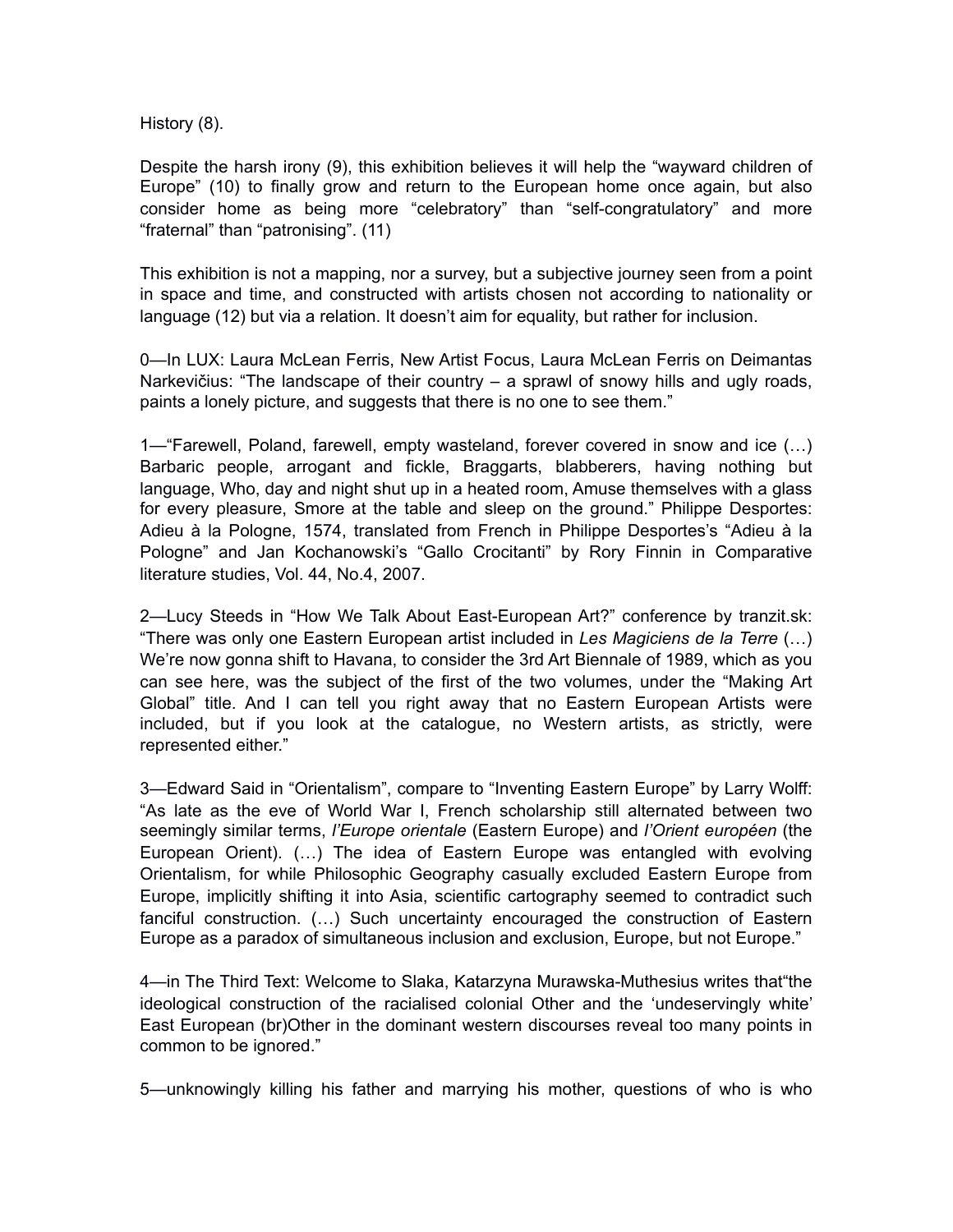remains.

6—Katarzyna Murawska Mathesius in "Mapping Eastern Europe: Cartography and Art History" adds many different names for this region: Marchlands, shatter zone, the belt of political change, the other Europe, New Europe, Mitteleuropa, Zwischeneuropa and many others.

7—Jaroslav Hašek: The Fateful Adventures of Brave Soldier Švejk.

8—Francis Fukuyama: The End of History and The Last Man.

9—"In November 1956, the director of Hungarian News Agency, shortly before his office was flattened by artillery fire, sent a telex to the entire world with a desperate message announcing that the Russian attack against Budapest had begun. The dispatch ended with these words: We are going to die for Hungary and for Europe." Milan Kundera in "The Tragedy of Central Europe", The New York Reviews of Books, 1984.

10—this term that Václav Havel used in his speech to U.S: Congress on February 22nd 1990, was translated from the original Czech word "zbloudilé" meaning rather "abandoned", "lost", or "stray children" by the simultaneous interpreter as "wayward children."

11—in "Political Critique: Eastern Europe according to British media": More likely to go to Italy for cappuccinos than join the ethnic fighting in Kosovo, Anna Azarova further writes" "Eastern Europe's main attraction is, of course, that it's cheap. (…) "knock-down prices, [...] lured by dirt-cheap flights," "cheap beer and even cheaper women," (...) The inhabitants of these cheap countries who lived the painful past and its consequences were similarly hardly mentioned – except in the context of describing their excitement at the sight of westerners' purcha\$ing power; or as wild, undesirable side-effects.""

12—"Well, dearest friend, dearest Hikkitihoki, that is your name as you must know. We all invented names for ourselves on the journey. They are: I am Punkitititi. My wife is Schabla Pumfa. Hofer is Rozkapumpa. Adler is Notschopikitischibi. My servant Joseph is Sagadarata. My dog Goukeri is Schomanski. Madam Quallenberg is Runzifunzi. Mlle. Krox is Rumborimuri. Freistaetler is Gaulimauli. Be so kind as to tell him his name." these lines to Gottfried von Jacquin, from January 1787, were written by German speaking Mozart after his journey from Vienna to Prague through Czech speaking lands of "Bohemia."

The exhibition is co-organised by BOZAR Centre for Fine Arts, Brussels and Bunkier Sztuki Gallery of Contemporary Art in Krakow in the framework of Trauma and Revival, a European project on cultural relations between Eastern and Western Europe. The project partners are BOZAR Center for Fine Arts, ZKM Zentrum für Kunst und Medientechnologie Karlsruhe, Kim? Contemporary Art Centre, Cittadellarte — Fondazione Pistoletto, Bunkier Sztuki Gallery of Contemporary Art in Krakow, Jyvaskylan Yliopisto, Austrian Culture Forum Moscow, Pushkin State Museum of Fine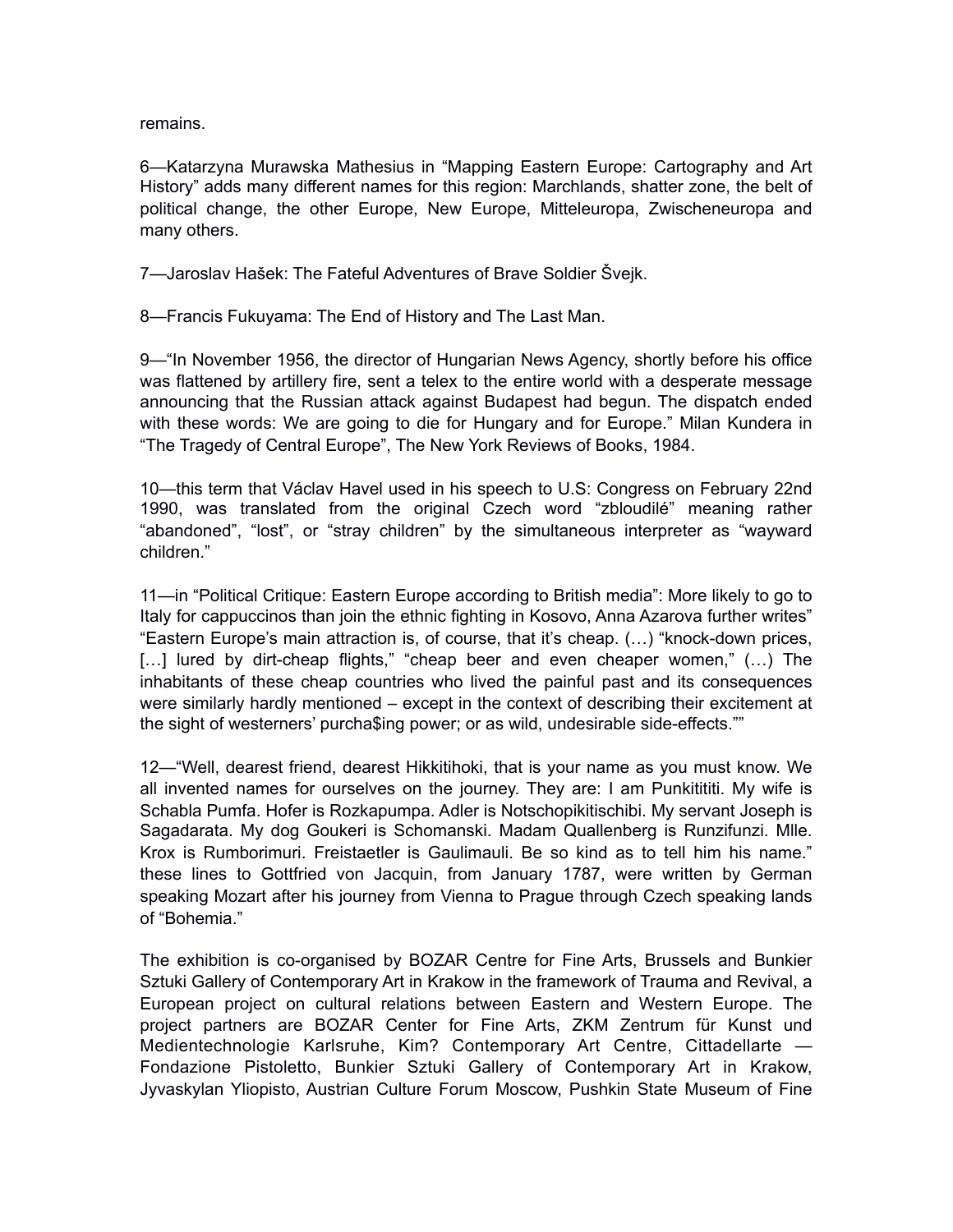Arts, State Museum and Exhibition Center ROSIZO, Tretyakov State Gallery.

Orient chapters

## 1. Waiting Room

Matei Bejenaru, Jan Brož, Romana Drdová, Adam Kokesch, Jiří Kovanda, Vlad Nancă, Alice Nikitinova, Jasanský & Polák, Julius Reichel, Jiří Skála

The grandeur of railway stations and restaurants become settings for an apparently displaced population, we see tableaux filmed in people's homes, in their kitchens, as they prepare food, and play sentimental music redolent with nostalgia... for what? For the communism just past, or for an absent partner or child? We will never know as life seems weirdly both quotidian and in suspension, time seems out of joint. (...)

"Akerman's plan to make the film "before it was too late" begs the question: too late for what exactly? Perhaps before the society formed underSoviet communism disappears. In this sense the people in this film may have already been spectral presences, always already ghosts conjured from a past time, and now, 20 years after the event, even more so. We see them only ever in passing, without the agency of a voice to speak for themselves, and if they do it is in Russian, untranslated. And, as the title with its cardinal directional specificity would seem to assume a Western audience, like the spectre they withdraw from contact with their intended audience

Steven Ball in D'Est: Spectres of Communism, essay on Chantal Akerman film D'Est, 1993

My context is a country that was built on a social and political Utopia. But I grew up in the period when nobody really believed in it. The fall of the Soviet Union was at a time when people had other Utopias. These were liberal Utopias, about freedom to do what you do. These kinds of Utopia were also an illu-sion, and lasted only for a few years. People grew disillusioned very quickly. What kind of Utopias can be created on a human scale? That is the question and I don't have an answer.

—Deimantas Narkevičius: Against monumentality by Hans Ulrich Obrist, Flash Art, July – September, 2008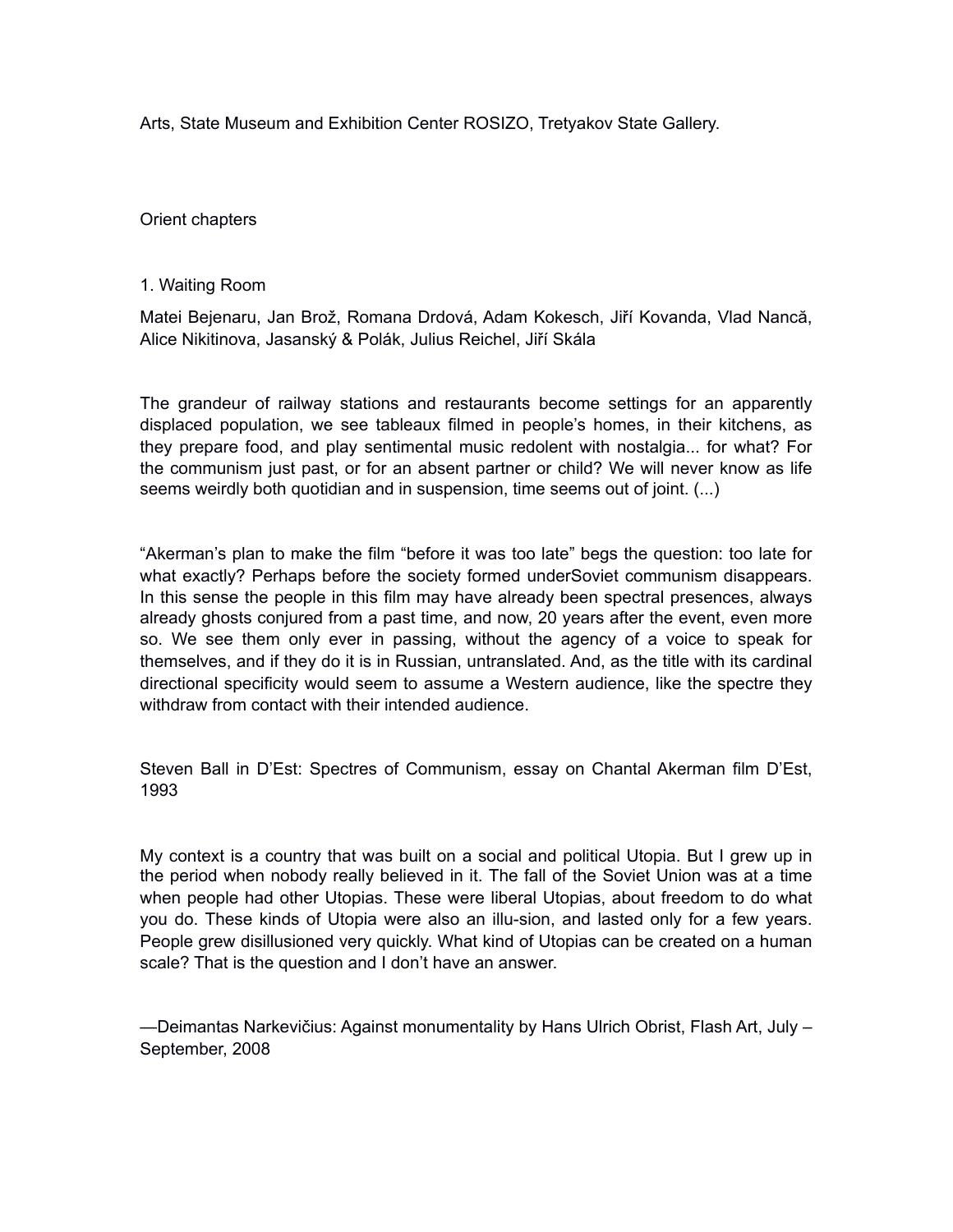### WORKS:

Jan Brož Uninvited Guest, 2012/2018.

The original intention of my project was to produce a re-edition of light fixtures in the closed Rapotín Glass Factory or, more precisely, to revive for a short time the production of bedroom bowls colloquially called "Brussels chandeliers", perhaps for their characteristic geometric patterns. For me, these light fixtures are subconsciously associated with the region of their ori-gin and production, which I also come from. After all, one of the "chandeliers" hung in the bedroom of our house (its "bat-like" pattern remains inscribed in my memory). It was probably also for this reason that the topic a priori attracted me with the aesthetics of these products – their visual lightness, conceptual modernness and design gracefulness.

—text by Jan Brož

## 2. All dressed up and nowhere to go

Darja Bajagić, Veronika Bromová, Jiří Černický, Anetta Mona Chişa & Lucia Tkáčová, Matyáš Chochola, Aurora Király, Marge Monko, Dragana Sapanjoš, Aвдeй Tep-Oгaньян, Mark Ther, Jana Želibská

In my cabaret there were no eight years old girls. But girls of age, girls – long legged, girls – imitations of angels. Instead of wings, they spread their long legs, which was as beautiful, as if they were angel wings. Guests liked this more than any illusionist show, and their faces followed the open genitals with fascination, like the praying bodies of Muslims following Mecca. To make the show more interesting, girls were making different special effects. One, for example, put a blinking plastic ring with a diode into her vagina. After she got naked and spread her legs, her entire c\*\*t was lit through visibly. While the ring was not visible at all. Once she started to pee, it looked like the famous light fountain in Fučíkárna. (...) Another speciality were the glass eyes, used for mutilated bodies in car crashes. An amazed "ooh" emerged from the Germans in the bar, whenever a girl spread her legs and there was a "magic eye" looking upon the astounded guests! It even winked when she alternately closed and opened her legs. It was an unbelievable illusion of a living eye, right in the anus. You must admit, that real angels, even with their wings, would never be able to reach that effect!

—Ivan Jonák, from the unpublished memoir of 700 pages

Ivan Jonák, a Czech businessman, owner of the legendary club Discoland Silvia, that he once infamously promoted by riding naked in an open cabriolet in Prague's city centre during the white day together with naked female models, who served 18 years in prison for ordering his wife's murder in the 1990s, and who was himself subject of two failed murder attempts, has died at the age of 59, on the 666th day after his release from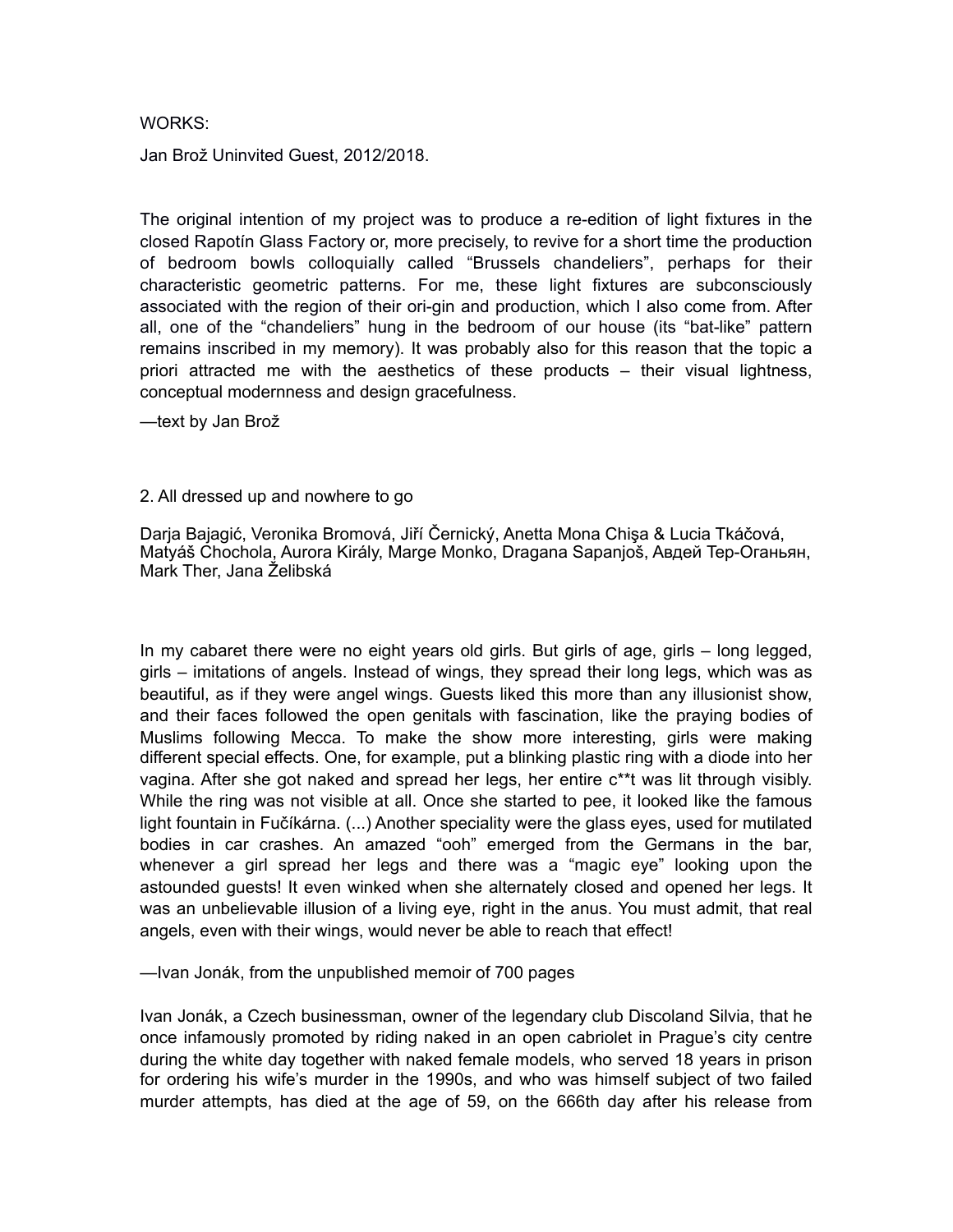prison.

—Radio Prague, February 24th, 2016

WORKS:

Veronika Bromová Me table, 2000

The pain of non-movement was becoming unbearably rough, though the sheer stability of my situation was also reassuring. I was slowly coming around to a particular point of view.

This position lasted a long time but ultimately left no scars. It occurred to me, part way through the evening and after all, how comfortable it must be for others to have me on my back and under glass. —fragment of a text by Douglas Hájek

Avdey Ter-Oganyan Towards the Object, 1992

In 1992 at Trekhprudnyi Lane, in Moscow's first artists run space that he co-founded, Ter-Oganian drank himself unconscious prior to the opening and remained passed out on the floor in the middle of the gallery for the duration of the one-night exhibition.

A statement for what is performance and sculpture, a comment on the brutal reality of the economic transformation of Russia in the 1990s; we must also not forget the artist himself doesn't remember anything of that work. —text by Michal Novotný

# 3. Carpathian Digital Meadows

Pavel Brăila, Habima Fuchs, Atis Jākobsons, Zsófia Keresztes, Pavla Malinová, Ioana Nemes, Adéla Součková, Petr Štembera

Back when I was at the art academy, I think it was my 1st or maybe 2nd year, I read an interview in the newspaper or magazine with a "contemporary" artist from ex-Yugoslavia. I don't remember exactly where he was from, nor his name, but what stayed with me from this interview is a statement he made at one point, saying something like:

If I were to live in France or Norway... I would like to or would also make works that analyse or study the relationship between a "line" and a "circle". But look at me and look where I live, I can't just stand with my arms crossed, I have to make art that is socially engaged, art that reacts to the situation that I am in.

Today, when I moved from Bosnia to France, I decided to use the naivety of this statement

—Ibro Hasanovic: text from: Circle and Line, 2009, vinyl on wall (black and golden vinyl)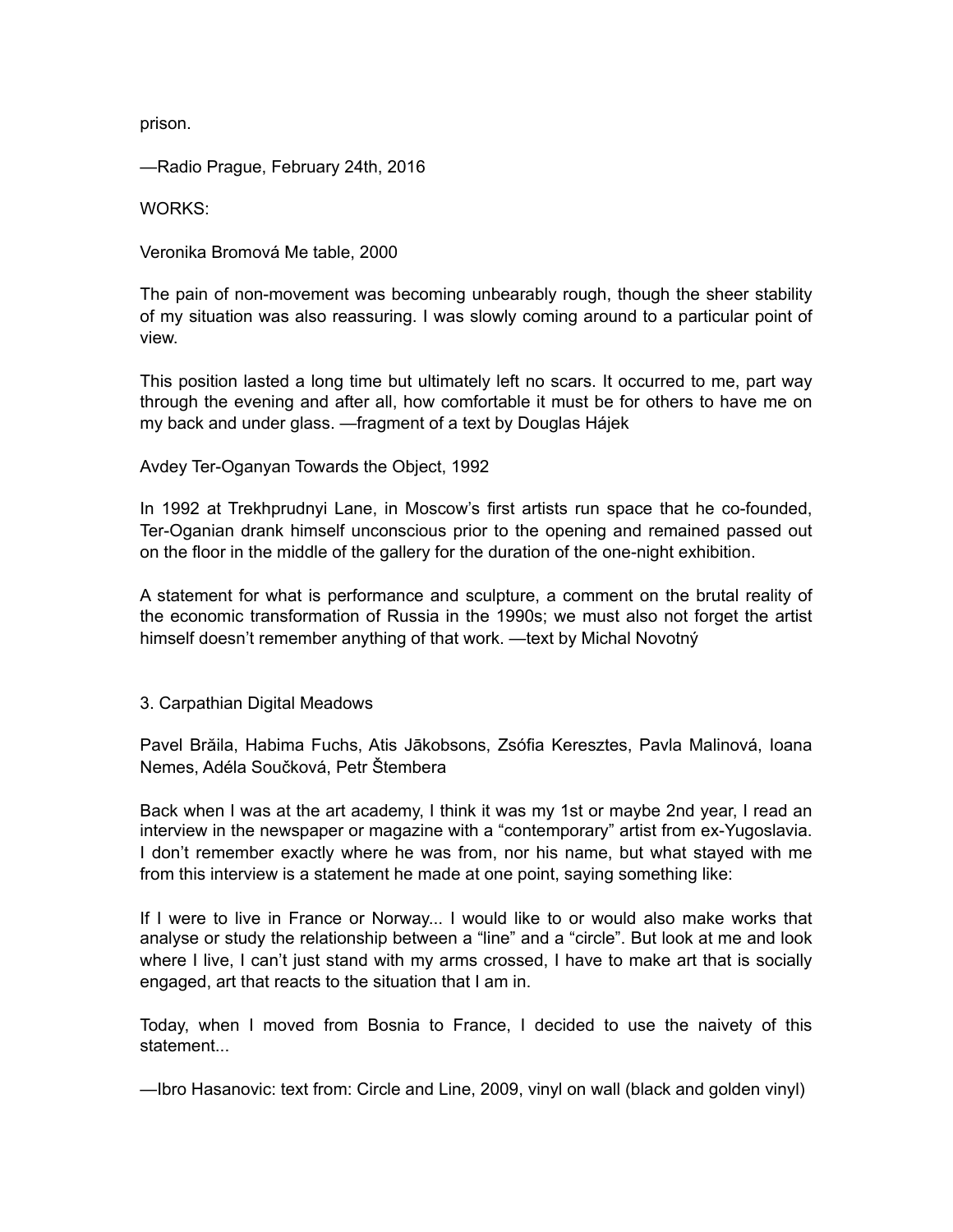Main field: Circus Alien, Kernel Panik, Mikro, Direct Drive, Deport, Frontall, Hypno, Morphonic, Harampade, Space patrol, Otok – Tone – Trois Points, Spectro + Virus + P.E., Saltimbank + K.G.R., R.T.G., Gardenzitty, Aphrikka, System Defekt, Tribal Vision, Layka, Full Circle, Mimic, Prior, Fatal Noise, Esc, Komatsu, Pentatomica, Tsunami, Anal Commandos, Team Trash, Kaztrol, Letek, Vosa + Emmadoom, Distix + Singular, Bass Beast + D.B.S., Machine WRKS AKA, Restless Natives, Strahov, Oktekk, M2R, Shamanic, Psykomatik TPR, Ufopunkers, MayapuR, Zuqwa.

Second Field: Virvál, Magion, Master kru, Rotor, Trinidad, Hedonix + Pan:dan, Spofa, Laydakk, Recycle, Basswoos, Rekrea, Zmastek, MassaCrew, Czahovna Soundsys, Funda-Mental, IGRA 1.5V, Locus, Antares, Bione, Illegal Soundsys, Kwan, Pitel, CML, Third Hand, Mozaika, Radio 23, Cable, Haccor.

NSK Field: NSK, Metek, Cabaret, Luxor, Ubik, Qwadrant soundsystem, Stupid Sounds.

Desert Storm Field: Trakkass + Oxyde + Metro, Desert Storm + Toltek + New Sense, Hekate + Reset + Headfuk, pH:4, Enzo, D.P.

—Participating sound systems map of free techno festival Czechtek 2004

WORKS:

Petr Štembera Grafting, 1975

It was at these "evening performances" secretly held at various places that Štembera conducted a number of extreme body art performances in which he exposed his body and sometimes even the viewers to danger. Štembera's courage supplemented by skills learned from yoga enabled him to undertake very demanding performances. In "Grafting" Štembera grafted a bush sprig into his arm in a way common in arboriculture. —text by Kontakt collection

Pavel Braila Work, 2000

White paper is a constant in Pavel Brăila's early performances, a screen between two worlds that have equal claims on the artist's devotion. The first is the world of the immediate, the rough, honest context in which Brăila lives, the muddy soil and the familiar faces one calls home. The second is the artistic world—not yet the pragmatic, ruthless, global, English-speaking "art world," but—at the time when "Work" was performed—a meeting place for a small, idealistic crowd of individuals who could afford to take risks, to look for new means of expression, to be, as the artist recalls, at ease and spon-taneous, situated outside the commercial circuit, confident that art could change something.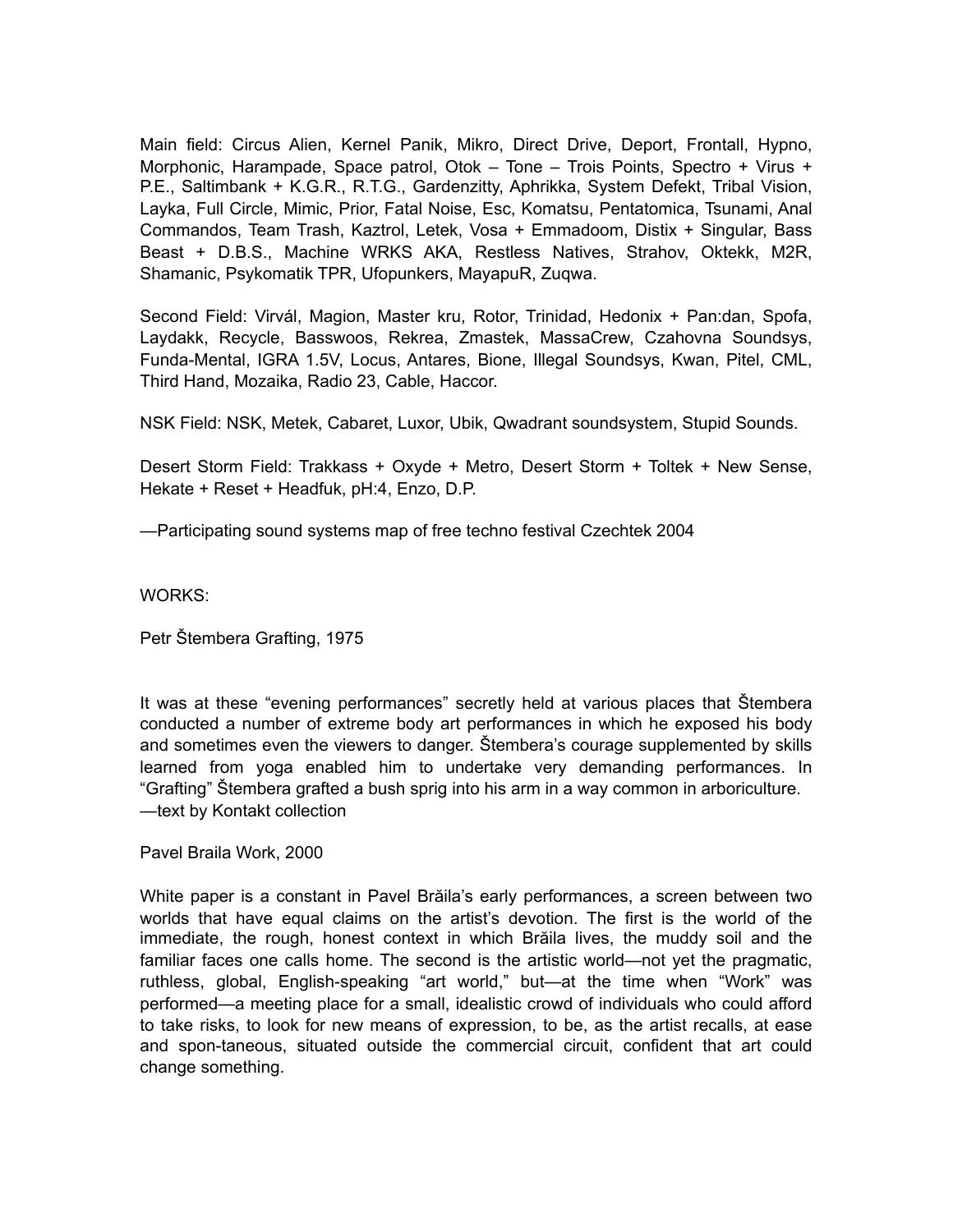—text by Kontakt collection

4. The Devil in the Machine

Piotr Bosacki, Anežka Hošková, Václav Litvan, Adrian Kiss, Viktor Timofeev, Jerzy **Truszkowski** 

The horrific new trend was set on February 19 by a 26-year-old jobless man, who poured a flammable liquid on his half naked body and set himself on fire in front of the local branch of a major bank to the utter horror of a few passers-by.

(...)

Less than 24 hours later Bulgaria was jolted even more, when a 36-year-old artist, climber and environmentalist, set himself on fire in the centre of Bulgaria's sea capital Varna, the scene of the biggest rallies of anti-government pro-testers in recent months. (...)

While struggling with severe burns that had left healthy skin only on his feet, the young man became known as Bulgaria's Jan Palach, the Prague student, whose death in flames sparked the hope of a whole nation back in 1969.

—Milena Hristova Bulgarian Burning Bushes, novinite.com March 27th, 2013

Andrzej Filipiak came to Warsaw from Kielce on Tuesday night. At around 11 pm he sat on the bench in front of the prime minister's office and set himself on fire. He did not have any banners, he did not shout. (...) A 56-year old man could not find a job and did not receive help from the state. "He asked me 30 zł for a ticket. He just said he was going to Warsaw. He shaved and left the house," says his wife.

—wpolityce.pl, June 13th, 2013

Lydia Petrova, the 38 years old photographer, who set herself on fire before the building of the Presidency in Sofia last week has passed away. Despite the efforts of doctors at the Pirogov emergency hospital, the woman passed away last night. She suffered extremely heavy burns and from the very begin-ning medics warned that her state was incompatible with life. Let us remindyou that Lydia Petrova set herself on fire on November 3 as a sign of despair before the eyes of dozens of journalists and pedestrians around the Presi-dential office building.

—BNR, radio Bulgaria, November 10th, 2014

Piotr Szczesny, a 54-year-old father of two, set himself on fire in front of the Communistera Palace of Culture in Warsaw. Mr. Szczesny's outcry was aimed against the far-right policies of the ruling Law and Justice Party, whichhe believed represented a mortal danger to Poland's democracy. In a leaflet that he seems to have distributed before his suicide, he was unflinching: "I love freedom first and that is why I decided to immolate myself, and I hope that my death will shake the consciences of many people.—Ivan Krastev New York Times, December 2rd, 2017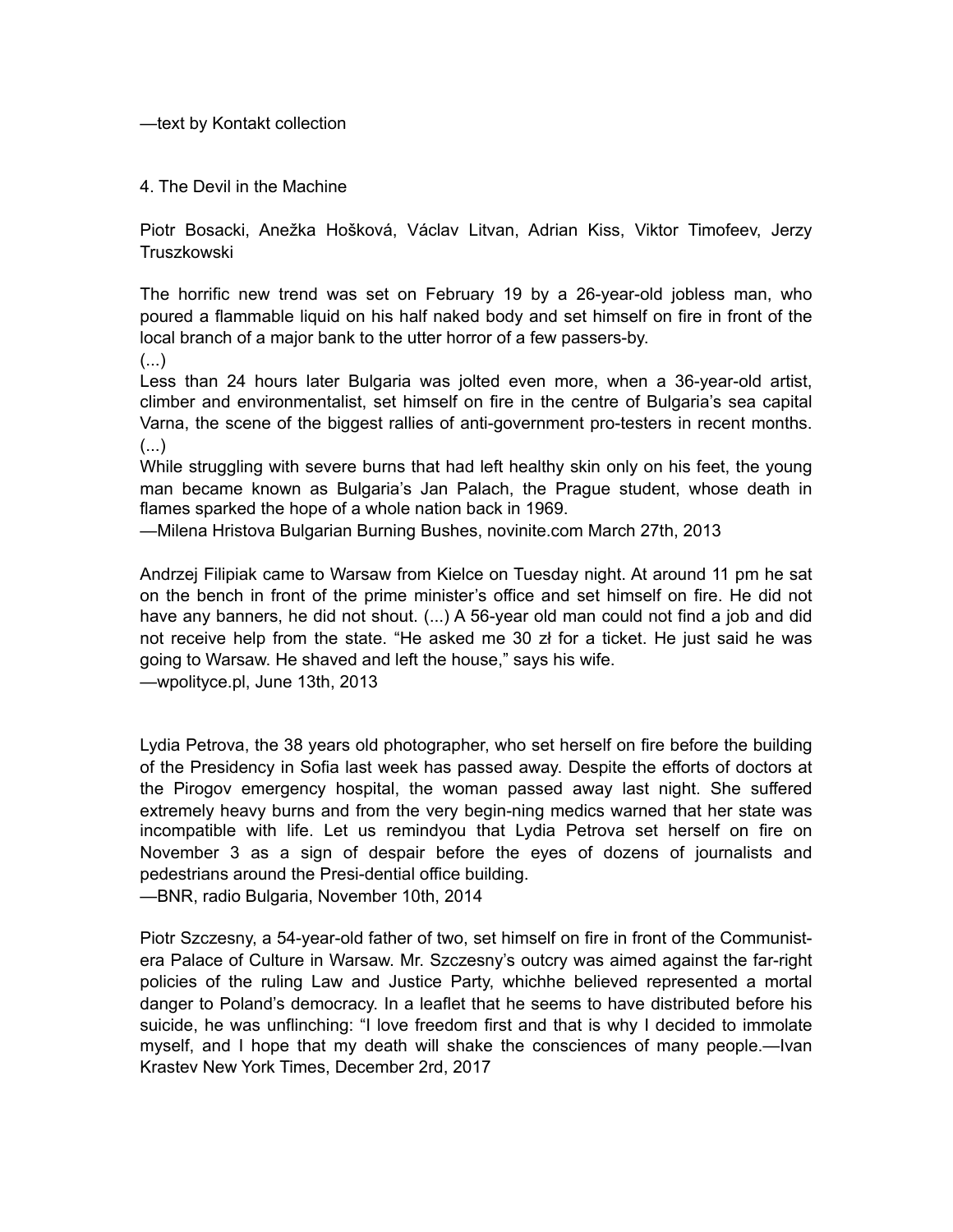# WORK:

Jerzy Truszkowski Farewell To Europe, 1987

Jerzy Truszkowski shot the video Farewell to Europe one day before his conscription into the army, therefore right before his subjectivity was symbolically taken away from him by the military machine of the communist state. The work gathers features characteristic of the artist's practice (affiliated at the time with the 'chip-in culture' in Łódź): challenging the figure of a leader, authority, symbols of pan-individual ideologies and the necessity to act out social and political roles. The work also revolves around the exploration of the self-creative potential of an individual, so characteristic of Truszkowski.

—text by the Museum of Modern Art in Warsaw

# 5. Shadows of the Past Futures

Wojciech Bąkowski, Pakui Hardware, Piotr Łakomy, David Maljkovič, Jimena Mendoza, Gizela Mickiewicz, Richard Nikl, Emöke Vargová, Martin Vongrej Art of Eastern Europe, if there was one and if it was to be written about by an

Anglophone art historian, had to be presented according to the rules of quite another discourse, as convincingly autonomous, immunised, so to speak, against the dominant socio-political clichés about rape, backward-ness, imitativeness, and "clean tractors". Not surprisingly, a tentative and Cold War-underpinned Western research on art in Eastern Europe focused almost exclusively on modernism behind the Iron Curtain, following the patterns of the earlier rediscovery of the persecuted Russian and Soviet avant-garde.

—Welcome to Slaka Does Eastern (Central) European Art Exist?by Katarzyna Murawska-Muthesius, 2006

Coincidentally the tongue I use is one of Czechs, of Slavs, of slaves, of one-time slaves to Germans and Russians, and it's a dog's tongue. A clever dog knows how to survive and what price to pay for survival. He knows when to crouch and when to dodge and when to bite, it's in his tongue. It's a tongue that was to have been destroyed, and its time has yet to come; now it never will. Invented by versifiers, spoken by coachmen and maids, and that's in it too, it evolved its own loops and holes and the wildness of a serpent's young. It's a tongue that often had to be spoken in whispers. It's tender and cruel, and has some good old words of love, I think, it's a swift and agile tongue, and it's always happening. Not even the Avars could get this tongue of mine, not tanks or burning borders or the most repulsive human species of all: cowardly teachers. What will eventually get it is cash in a shrinking world. But I still have time. —Jáchym Topol City Sister Silver, 1994

Look inside of my soulAnd you can find gold and maybe get richLook inside of your soul and you can find out it never exist

—Kendrick Lamar Bitch don't kill my vibe, album: good kid, m.A.A.d city, 2012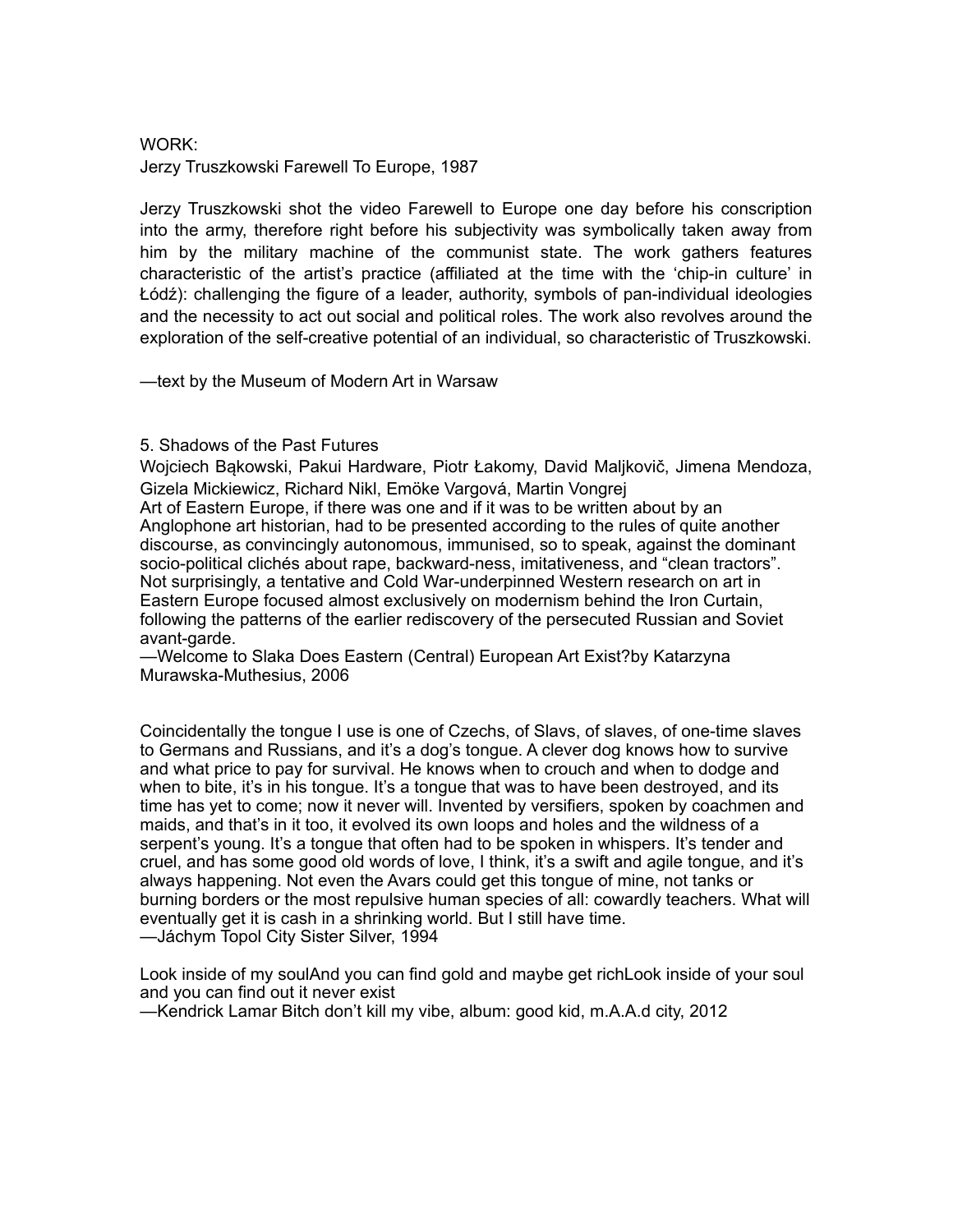### Interview with Michal Novotný regarding Orient group exhibition

Q: Let's start with the obvious – the title. You state that the title Orient is "obviously problematic". Would you elaborate on that?

A: It's a joke actually. And fooling people is always problematic, and even more so in state institutions. Someone may also oppose the idea that Eastern Europe was ever colonised by the "West", only culturally, which, I think definitely makes a difference. Orient is a refer-ence towards Edward Said's Orientalism, in the sense that Eastern Europe as much as the Orient never really existed, but was, or is, more a series of projec-tions. However, it also has to do with a lack of information, certain ignorance, not only of people, but also western media, schools and other institutions. But we must not forget the projection is double sided, we have also had our West, our "occident", that was very different from what we imagined, or what the exotic image was, which was given to us via the cultural dominance that still persists. The title should also be a certain hyperbolic warning, that we do not enter a kind of "oriental des-potism". Because this disenchantment, that it is not, how we expected, often leads to some sort of resentment, this thin line, when the inferiority complex turns to complete arrogance and ag-gression. That pretty much helps all those populist instant solutions sellers.

Q: I wanted to ask you about your mention that "projection is always double sided" in the artistic con-text of this exhibition. Art history is quite often written from the per-spectives of so called art centres, not the so called peripheries. But also peripheries quite often want to catch up with centres or to refer to them which is also prob-lematic on many different levels. Did this factor somehow influence your choice of participating artists? Do you want to reveal this double mirror projection?

A: Maybe in the internet era it becomes even more obvious, that centreperipherydichotomy, or rather the civilised-non-civilised, as it is nicely depicted in the book you gave me - "Inventing Eastern Europe" from Larry Wolff, isn't only a question of "manners" but mainly of money. Democracy itself cannot function under a certain monthly income. For me this is no more a question of access, but of infrastructure. We have zombie painters in Czech Republic, they saw it online, but are they really zombie painters, if they don't sell a piece? The myth of modern and contemporary art is the oneof autonomy. Free spirit cashed out only consequently. My conception is much more materialistic. Context mat-ters in what we see as good or bad art. And you can buy this context, walls, people, information channels. Ironically enough so many of those, who left for "civilization", find themselves in much lower living standards, struggling with three jobs but still infinitely grateful to be in New York or London, for the culture.I am very happy to see for once a list of names with all these weird letter ac-cents. But it's not about nationality, I mix old and young artists, trend surfing with forgotten ones. Equally important is that there are artists who left the region as soon as they could, and otherswho for different reasons came to live here. It's not to break the "centre's" walls, but the idea of something inherently good or bad.

Q: You also mention that "The exhibition Orient is a meditation on the Eastern European identity.As the unifying aspect of this unclear region, it considers the failure of its own identity." Above you mention that the capital or absence of it, to be more exact, is one of the factors that creates the dichotomy of the centre and periphery. What are the other factors that constitute that identity?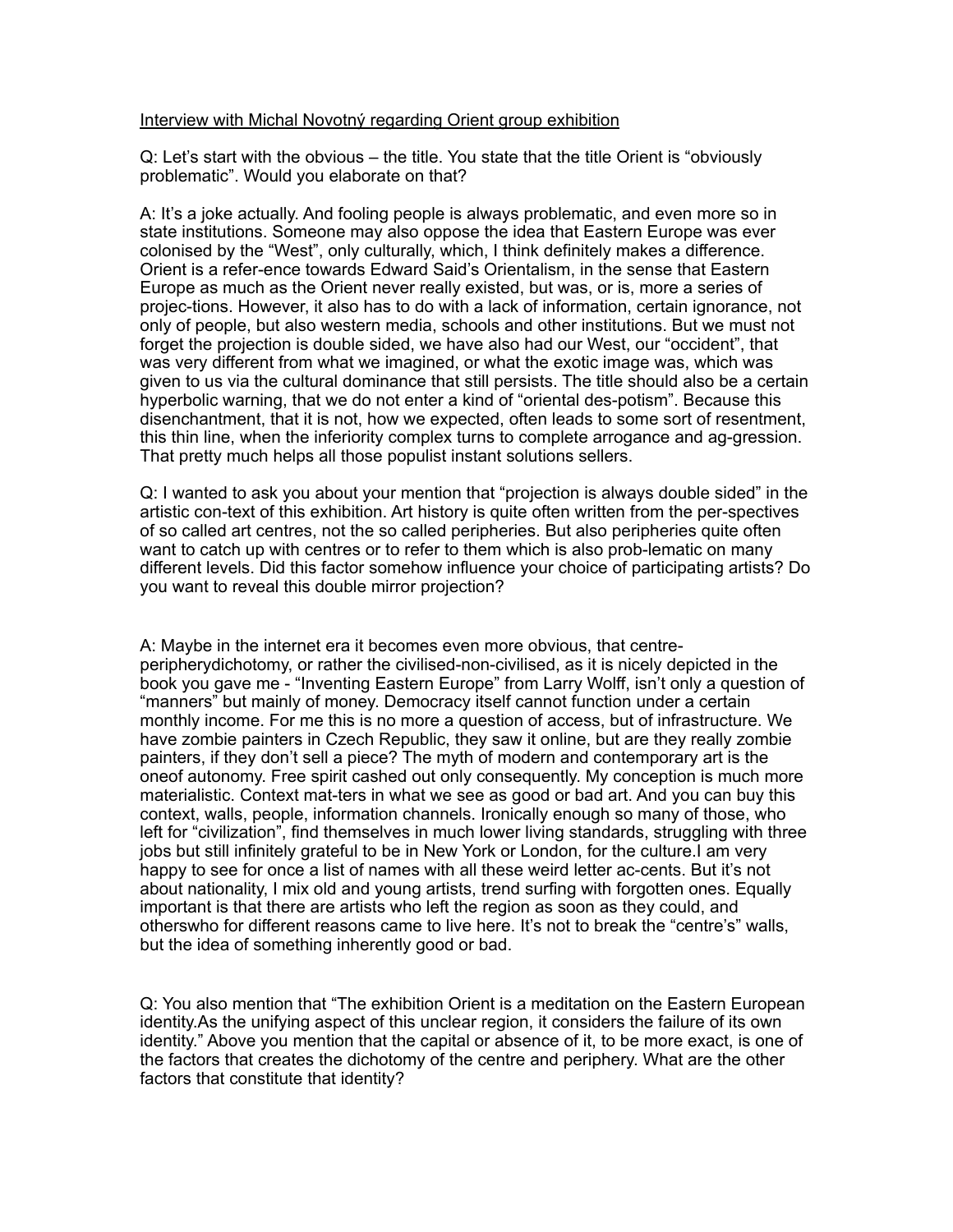A: Language. Literally, as we all speak languages that nobody else does, so even together we need to use English. I will never speak and write the English I would like. That's maybe why I always use so many quotations, I need to look for someone else to say, what I want to say. But also metaphorically, the language of visual art. When you have foreign curators coming, you often see that they repeatedly choose the same people, who speak the language they understand. I do the same. Maybe with some mistakes or misunderstandings, a bit like the local avantgarde styles, those versions of cubist Parisian cafés you have in the Latvian National Museum and that we have in Prague as well. And finally, these local modernities are more interesting in the perversions and bastardisations than the classics, or at least just as interesting. I included artists in the show who never really lived in the region, don't even speak the language, but who provide the right passport, or at least place of birth. It is a valid criterion. Generally accepted, and I want to be inclusive. But I am also inter-ested in how to make the ones, that don't speak the international language, under-standable. How can you make them look "chic".

Q: The exhibition has six chapters –what paradigms or filters do you use to create them? In what way do they structure the exhibition?

A: They are interiors, or environments. Making the artworks as props on a stage is a comment on this proclaimed autonomy of (western) arts. Contemporary art has a whole ideology of truth related to the neutrality of presentation, inde-pendence of artist persona, freedom of his expression, clear division between commercial and noncommercial etc. I don't believe in any of those. It is much better to be using theatricality as something openly false. Better to over manipulate the artworks than pretend you are not doing so. I also really think we perceive the reality as we never did before, via something that is probably close to film "genres", but this could also allow us to overcome stereotypes, because genre allows us to be both serious and ironical. And that is some-thing very Eastern European. Last, they constitute some sort of chronology, maybe a chronology of liberation failures, from 80's onwards the history of feeling the freedom had finally arrived.

Q: To finish the talk I'd like to go back to the starting point – again about the so called former Eastern Europe. There is a certain problem with shaping a vision for the future in the region although this is not different from other global trends. And even worse, it's not a secret that most governments and societies, having a long tradition of migration, are strongly against immigrationnow, they openly express nationalistic views or tend to shift constitutions to antidemocratic directions, like in today's Poland or Hungary, for example. Is there some relation to this topic in Orient?

A: The antidemocratic directions you mentioned, are depicted here as a relapse of the suppressed inferiority complex, but also the hardcore material conditions long ignored. The differencesbetween wages and retirements in western and eastern Europe are striking, while living costs become closer. I often felt very affronted about the fact that people read me through my nationality and territoriality, this baroque church-likeframe of a hammer and a sickle, beer and snow around my face, but at the same time such frameworks were so far from the material reality that I actu-ally lived in. On the other hand, I myself also understood, how my behaviour and reactions, are very much shaped by growing and belonging to this mutilated nation, that didn't manage to heal its wounds, only covered them with these new western clothes. Therefore, there is also a lot of work, we need to do, on our, sometimes very self-centred, narrow perspective. And it is mainly